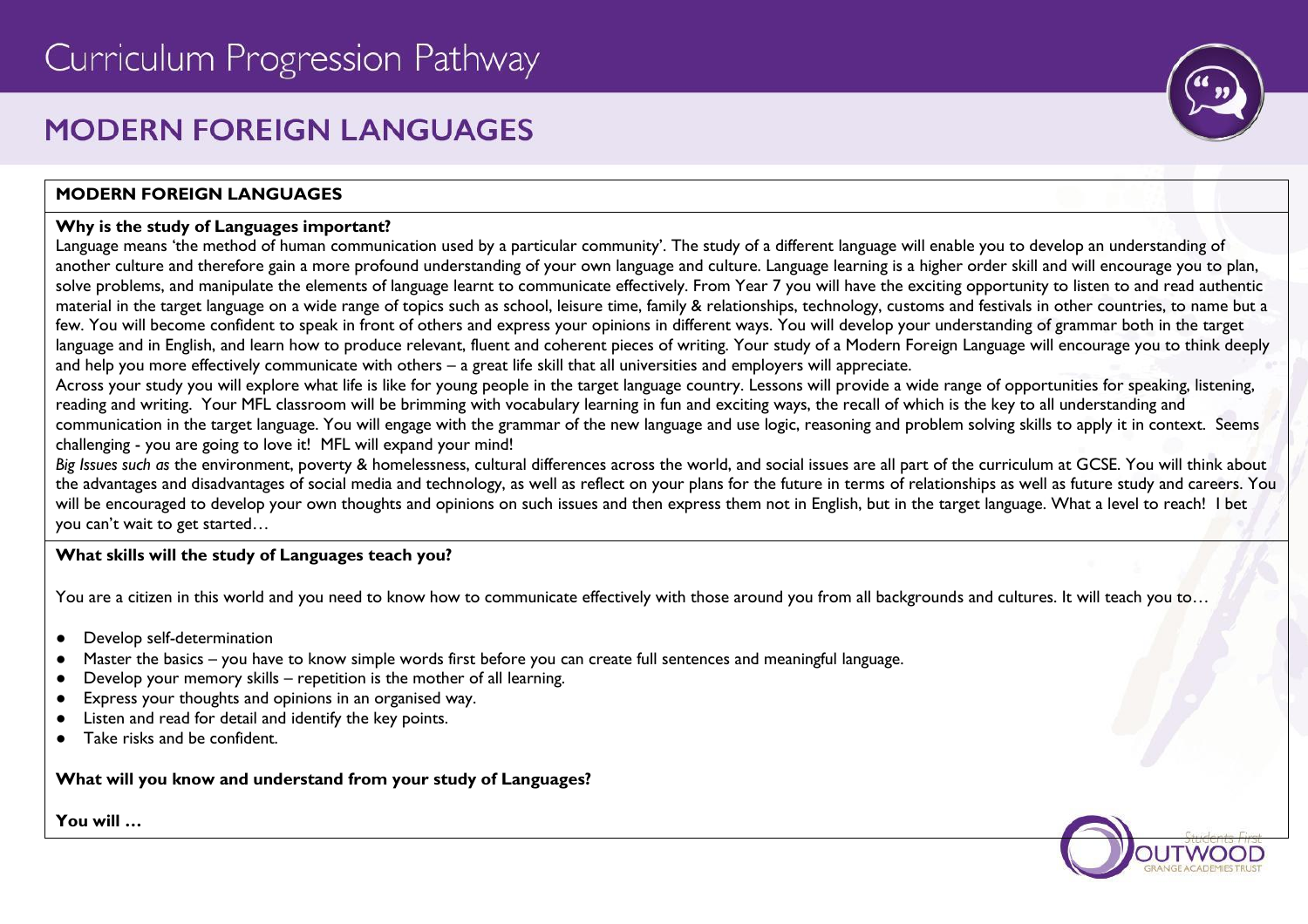- understand grammar and apply it in different contexts.
- communicate effectively in writing for a variety of purposes across a range of specified contexts.
- manipulate the language using and adapting a variety of structures and vocabulary with increasing frequency
- interact effectively in speech; initiate and develop conversations, ask and answer questions, respond to unexpected questions.
- identify the overall message, key points, details and opinions in a variety of short and longer spoken or written passages.
- deduce and infer meaning from a variety of spoken or written texts.
- translate into and out of the target language.

#### **How does your study of Languages support your study in other subjects?**

Study of any subject in our curriculum takes full advantage of links with other subject areas- we term these as interdisciplinary links and we make the most of them because we know that deep learning requires the transference of knowledge and skills from one topic of learning to another. Once you can transfer your learning across topics and subject areas then you are really mastering what you know and how to apply your understanding and skills.

Modern Foreign Languages touches on so many other subjects; language learning is the development of literacy skills, which are essential to the study of all subjects. In years 7 and 8, students complete cultural units that could be about an artist, a book, a film or the study of a custom or festival in the target language culture. At GCSE and A Level, students discuss global and social issues, which link to study in Science, Geography, Religious Education and Citizenship. There are very close links with the study of English in terms of grammatical language, expressing opinions and developing arguments, as well as the use of literary texts both at GCSE and at A level. You will learn methods of thinking and research that are widely applicable to other subject areas helping your thinking in all subjects.

#### **How can you deepen your understanding of Languages?**

We want to inspire you with a passion for language learning and a greater appreciation of different cultures. The MFL department offers lots of great opportunities for you to really engage with this fabulous subject. The Y7 French Spelling Bee competition offers challenge, fun and the opportunity for you to represent our academy in the finals of this Trust wide competition. There are further opportunities in Y9 to learn more about languages, with a focus on career pathways and university courses . For GCSE students, we offer targeted support or further development to help advance your knowledge and understanding. We work with the Humanities department to offer trips abroad, where possible, to allow you to use your language skills whilst deepening your understanding of history. We would like you to get involved! Become a linguist and start enjoying all the benefits of communicating with the wider world.

We are a strong department of enthusiastic language specialists who have a wealth of experience in language teaching and various other industries. We are keen to share this with you as part of our wider whole-school careers programme and we are passionate about showing you how learning a language can enhance your employability. We place great emphasis on broadening horizons and raising our students' cultural capital and we are constantly looking for opportunities to add to our offering. Our wider local community has a vast industrial heritage with many links to Germany both old and new. If you are interested in taking your language learning further and you are interested in improving your future job prospects, you may wish to study German as a possible third language. We offer German as a 1 hour per week enrichment session and for those students wishing to study this at GCSE level, this can be catered for at our Academy.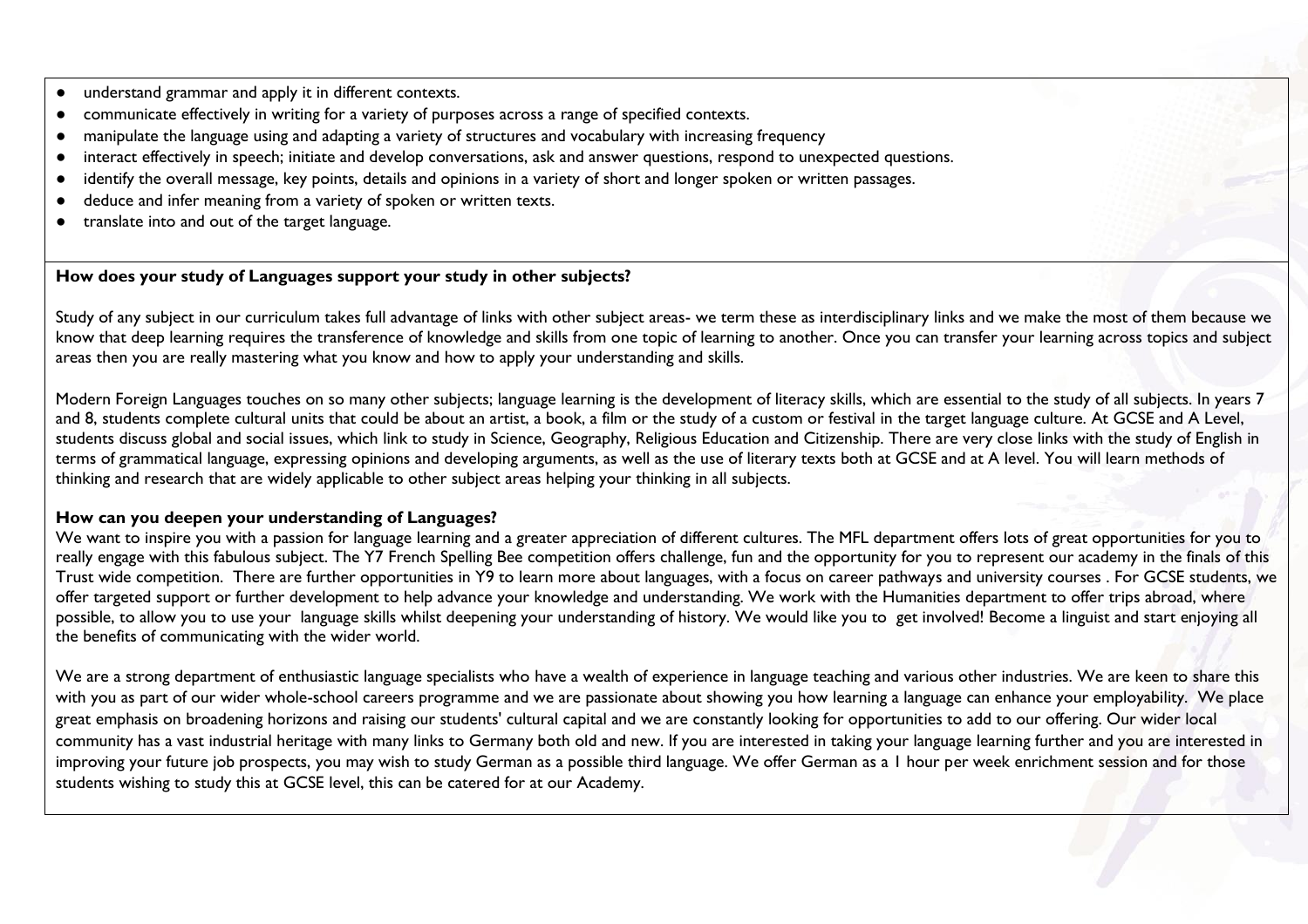We are pleased to be able to offer you the opportunity to practice all four skills (listening, reading, writing and speaking) both in and out of the classroom. As a department we have subscriptions to specially selected digital learning platforms which are used both in lesson time and can be accessed by you at home to build upon your classroom experience.

#### **How are you assessed in Modern Foreign Languages?**

Throughout the 5 years Modern Foreign Language course you are assessed using the following assessment objectives which ensure that you can cumulatively build your subject understanding in preparation for future GCSE and A Level study. At GCSE we study the AQA specification. There are half termly assessment points each year that we term Praising Stars©. For younger years we base our assessment on our subject mapping of the age related expectations across the curriculum, assessing your performance against these expectations. At GCSE we make predictions informed by our holistic assessment of your progress against the key assessment objectives of the GCSE AQA Specification and your aspirational GCSE targets.

## **Key Assessment Objectives**

AO1: LISTENING: understand and respond to spoken language. AO2: SPEAKING: communicate and interact in speech. AO3: READING: understand and respond to written language. AO4: WRITING: communicate in writing.

### **How can MFL support your future?**

Of course we offer the study of GCSE and we encourage your continued study in this fantastic subject. Yet we know that choice and personal interest are important aspects of worthy study. Whether you have continued your study of Languages into GCSE or A level or not you will have accessed this enriching subject and its study will have taught you to think differently and deeply.

Modern Foreign Languages are offered at most prestigious universities either as a single honours or a joint honours subject studied alongside other disciplines e.g. Linguistics, Law, Politics, Tourism, International Studies, History, English, Philosophy. The very fact that you have been able to study linguistic thinking will help your future application be they for colleges, universities, apprenticeships or employment.

Careers that the study of MFL supports include:

- Translator
- **Interpreter**
- Teacher in the UK or abroad.
- Lawyer
- **Marketing executive**
- Diplomatic service officer
- International aid/ development worker
- Tour manager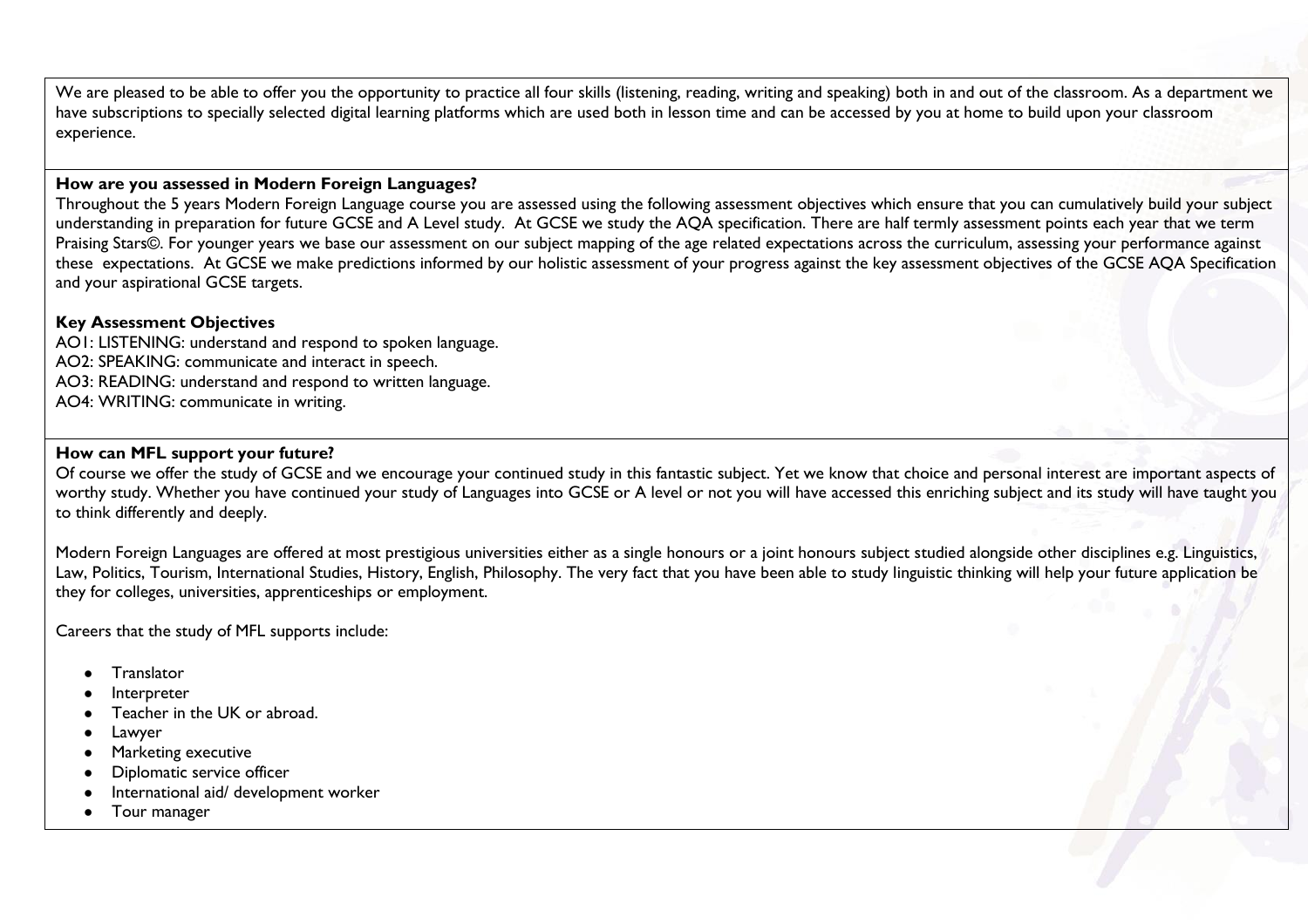- International hotel or catering manager
- Media/ advertising
- Logistics
- IT

|                         | <b>CURRICULUM PROGRESSION PATHWAY FOR MODERN FOREIGN LANGUAGES AT OUTWOOD ACADEMY BYDALES</b>                                                                                               |                                                                                                                                                                                                                                                                 |                                                                                                                                                                                                                                                                                                                                                                                      |                                                                                                                                                                                                                                  |                                                                                                                                                                                                                                                                                                                                                                                                                                                                                                                                |                                                                                                           |  |  |
|-------------------------|---------------------------------------------------------------------------------------------------------------------------------------------------------------------------------------------|-----------------------------------------------------------------------------------------------------------------------------------------------------------------------------------------------------------------------------------------------------------------|--------------------------------------------------------------------------------------------------------------------------------------------------------------------------------------------------------------------------------------------------------------------------------------------------------------------------------------------------------------------------------------|----------------------------------------------------------------------------------------------------------------------------------------------------------------------------------------------------------------------------------|--------------------------------------------------------------------------------------------------------------------------------------------------------------------------------------------------------------------------------------------------------------------------------------------------------------------------------------------------------------------------------------------------------------------------------------------------------------------------------------------------------------------------------|-----------------------------------------------------------------------------------------------------------|--|--|
|                         | <b>YEAR7</b><br><b>FRENCH</b>                                                                                                                                                               | <b>YEAR 8</b><br><b>FRENCH</b>                                                                                                                                                                                                                                  | <b>YEAR 8</b><br><b>AB INITIO</b><br><b>SPANISH</b>                                                                                                                                                                                                                                                                                                                                  | <b>YEAR 9</b><br>continuation of YEAR 8<br><b>FRENCH &amp; SPANISH</b>                                                                                                                                                           | YEAR 10<br><b>FRENCH &amp; SPANISH</b><br><b>GCSE</b>                                                                                                                                                                                                                                                                                                                                                                                                                                                                          | <b>YEAR II</b><br><b>FRENCH &amp;</b><br><b>SPANISH</b><br><b>GCSE</b>                                    |  |  |
| Autu<br>mn <sub>l</sub> | Introduction to the<br>target language.<br>Learn the basics $-$<br>days, months,<br>numbers, greetings.<br>Phonics/<br>pronunciation<br>Develop speaking -<br>role play & writing<br>skills | <b>Technology in</b><br>everyday life.<br>Talk about<br>technology and what<br>it is used for.<br>Talk about the<br>advantages and<br>disadvantages of<br>social media.<br>Speaking skills -<br>photo card and<br>listening and reading<br>for key information. | Introduction to the<br>Hispanic world<br>Cultural focus<br>Spanish phonics<br>Basics -<br>Greeting/<br>numbers etc<br><b>Food/eating</b><br>out/project<br><b>Traditional food</b><br>and drink in<br>Mexico<br><b>Opinions</b><br>$\bullet$<br><b>Buying food</b><br>(transactional<br>language)<br>Cooking -<br>following a<br>recipe<br>Eating out<br>(transactional<br>language) | <b>Free time</b><br>Talk about hobbies.<br>Talk about music & TV<br>preferences.<br>Use past/ future tenses.<br>Food and eating out.<br>Speaking skills - photo<br>card / role play<br>Writing Skills - 40 words<br>translation. | Theme: Local, national<br>etc. areas of interest.<br><b>Topic: Holidays &amp; Travel</b><br>Talk about holiday<br>destinations, transport &<br>accommodation.<br>Use the present, past &<br>future tense.<br>Talk about ideal holidays.<br>$\bullet$<br>Speaking skills -<br>conversation.<br>Writing Skills - 150 word<br>essay.<br><b>Theme: Identity &amp; Culture</b><br><b>Topic: Technology in</b><br>everyday life<br>Talk about technology &<br>what it is used for.<br>Give opinions on<br>technology & social media. | All themes &<br>Topics.<br>Skills focus writing<br>$-$ improving<br>writing &<br>translation skills.<br>æ |  |  |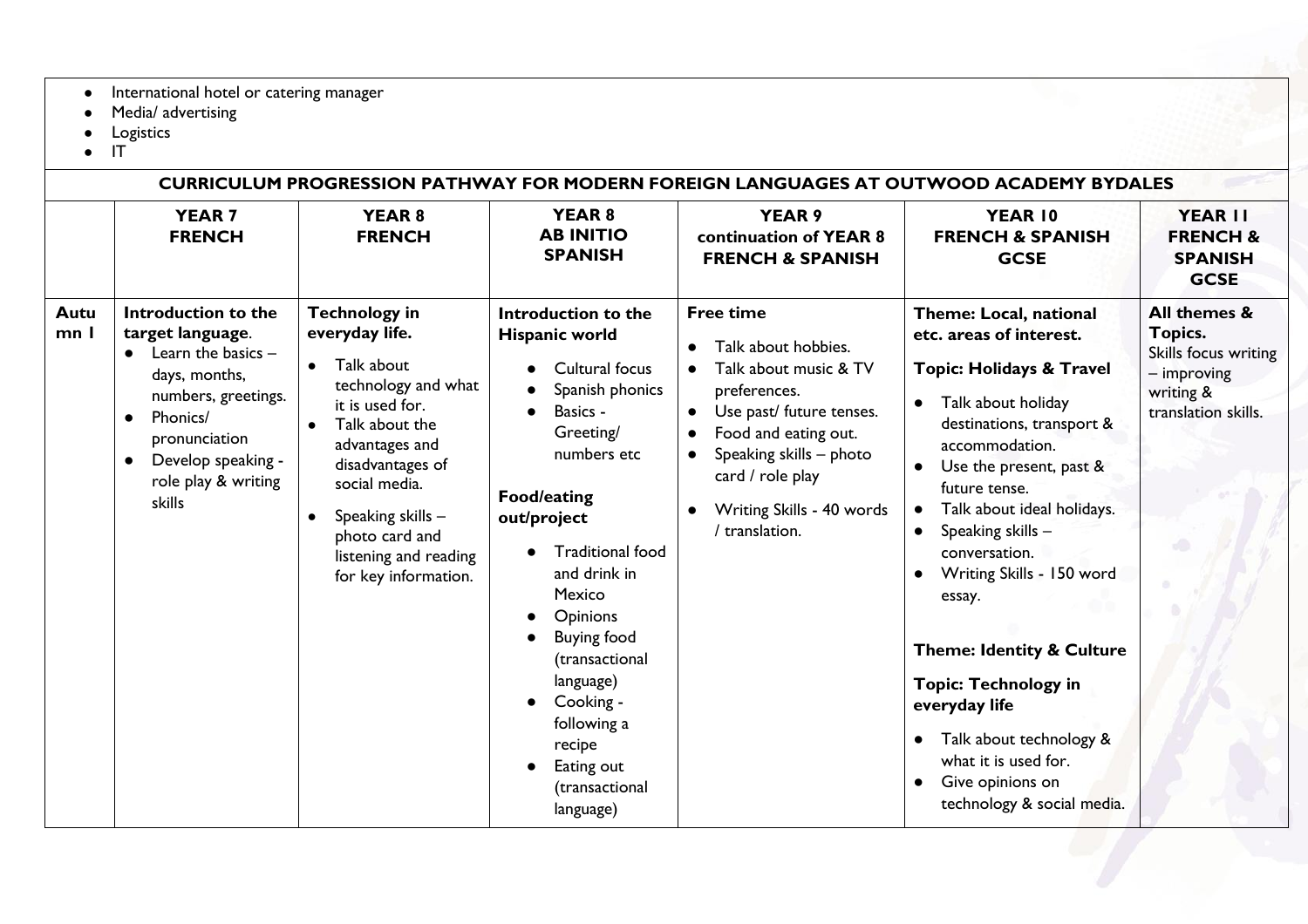|                                |                                                                                                                                                                                                                                                   |                                                                                                                                                                                                                                                                                                                                                                                        | Día de los<br>$\bullet$<br>muerto                                                                                                                                                                                   |                                                                                                                                                                                                                                                                                                                | Describe the advantages &<br>$\bullet$<br>Disadvantages of social<br>media.<br>Writing skills - 90/75<br>$\bullet$<br>words & translation into<br>TL.<br>Speaking skills -<br>$\bullet$<br>conversation / role play.                                                                                                                                                                                                                                                                                                           |                                                                                                                                   |
|--------------------------------|---------------------------------------------------------------------------------------------------------------------------------------------------------------------------------------------------------------------------------------------------|----------------------------------------------------------------------------------------------------------------------------------------------------------------------------------------------------------------------------------------------------------------------------------------------------------------------------------------------------------------------------------------|---------------------------------------------------------------------------------------------------------------------------------------------------------------------------------------------------------------------|----------------------------------------------------------------------------------------------------------------------------------------------------------------------------------------------------------------------------------------------------------------------------------------------------------------|--------------------------------------------------------------------------------------------------------------------------------------------------------------------------------------------------------------------------------------------------------------------------------------------------------------------------------------------------------------------------------------------------------------------------------------------------------------------------------------------------------------------------------|-----------------------------------------------------------------------------------------------------------------------------------|
| <b>Autu</b><br>mn <sub>2</sub> | Design a superhero.<br>Talk about family &<br>pets<br>Describe people<br>physically/<br>personality.<br>Use 'to be' and 'to<br>have'.<br>Understand<br>adjective<br>agreements.<br>Develop listening;<br>$\bullet$<br>reading & writing<br>skills | <b>Holidays</b><br>Review forming the<br>$\bullet$<br>past, present and<br>future tenses and<br>use them<br>appropriately in<br>your written and<br>spoken work.<br>Talk about<br>$\bullet$<br>destinations,<br>transport,<br>accommodation and<br>activities.<br>Writing skills - 90<br>word writing from<br>memory.<br>Speaking skills - role<br>play; photocard and<br>conversation | <b>Mexico &amp; Describe</b><br>your town<br>Descriptions of<br>places<br>(adjectives and<br>connectives)<br>Comparisons<br>(adjectives and<br>comparatives)<br>Activities (key<br>verbs)<br>Christmas in<br>Mexico | Me, my family & Friends<br>Talk about family &<br>$\bullet$<br>describe them.<br>Talk about relationships<br>$\bullet$<br>with family & friends.<br>Speaking skills -<br>$\bullet$<br>conversation.<br>Writing skills - 40 & 90<br>$\bullet$<br>words/translation.<br>Higher candidates I<br>bullet (75 words) | <b>Theme: Local, national</b><br>etc. areas of interest.<br>Topic: Global issues - the<br>environment.<br>Talk about environmental<br>$\bullet$<br>problems locally & in the<br>world.<br>Talk about actions to help<br>$\bullet$<br>the environment.<br>Listening & Reading skills<br>$\bullet$<br>(incl translation into Eng)<br><b>Topic: Social issues</b><br>Talk about charity &<br>$\bullet$<br>voluntary work.<br>Speaking skills - photocard.<br>$\bullet$<br>Writing skills - Translation<br>$\bullet$<br>/75 words. | All themes &<br>Topics.<br><b>Skills focus</b><br>listening & reading<br>- improving exam<br>technique for all<br>question types. |
| <b>Sprin</b><br>g <sub>l</sub> | <b>School around the</b><br>world.<br>Talk about school<br>subjects.<br>Give extended<br>opinions.                                                                                                                                                | <b>Town - A Cultural</b><br>Study.<br>Explore a French or<br>$\bullet$<br>city in detail.                                                                                                                                                                                                                                                                                              | <b>Family &amp; Describing</b><br><b>People</b><br>Phonics<br>$\bullet$<br>Introducing<br>family members                                                                                                            | <b>Where I live</b><br>Describe your house &<br>your ideal house.                                                                                                                                                                                                                                              | Town - A Cultural Study.<br>Explore a French or city in<br>$\bullet$<br>detail.                                                                                                                                                                                                                                                                                                                                                                                                                                                | All themes &<br>Topics.<br><b>Skills focus</b><br>speaking -<br>development of<br>role play/ photo                                |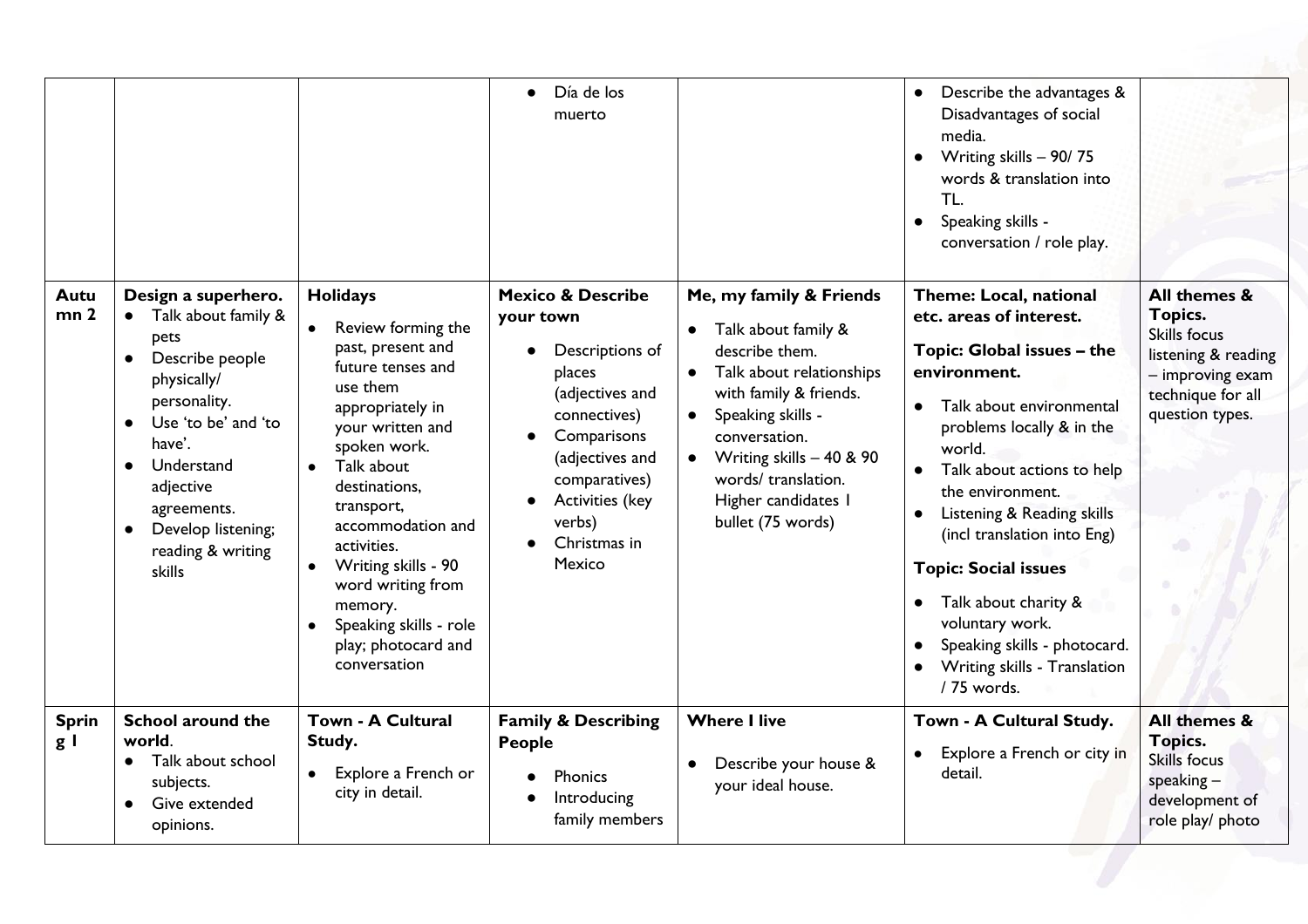|                                | Describe school<br>$\bullet$<br>facilities & the<br>school day.<br>Use the regular<br>present tense.<br>Develop writing<br>skills from<br>memory. | Describe places in<br>this city and<br>activities you can do<br>there.<br>You'll be able to<br>$\bullet$<br>compare your town<br>with the French<br>town you are<br>studying.<br>Use modal verbs to<br>say what you can do.<br>Use the future tense<br>to plan a trip<br>abroad.<br>Listening and<br>Reading skills;<br>Writing - translation | Physical<br>$\bullet$<br>descriptions<br>(adjectives)<br>Character<br>descriptions<br>(adjectives)<br>Families<br>(possessive<br>adjectives)<br><b>Customs/Festival/Lei</b><br>sure<br>Festivals in<br>$\bullet$<br>Mexico<br>Opinions about<br>festivals in<br>Mexico<br>Comparisons of<br>festivals in UK<br>and Mexico<br><b>Activities</b><br>(future tense) | Describe your town &<br>$\bullet$<br>activities you can do<br>there.<br>Talk about how you<br>$\bullet$<br>would improve your<br>town.<br>Listening & Reading skills<br>(incl translation into Eng)<br>Speaking skills -<br>conversation<br>Writing skills - 90 words<br>/ Higher candidates 1<br>bullet (75 words) | Describe places in this city<br>and activities you can do<br>there.<br>You'll be able to compare<br>your town with the French<br>town you are studying.<br>Use modal verbs to say<br>what you can do.<br>Use the future tense to<br>plan a trip abroad.<br><b>Listening and Reading</b><br>$\bullet$<br>skills; Writing - translation | card skills and<br>preparation of all<br>topics for<br>conversation. |
|--------------------------------|---------------------------------------------------------------------------------------------------------------------------------------------------|-----------------------------------------------------------------------------------------------------------------------------------------------------------------------------------------------------------------------------------------------------------------------------------------------------------------------------------------------|------------------------------------------------------------------------------------------------------------------------------------------------------------------------------------------------------------------------------------------------------------------------------------------------------------------------------------------------------------------|---------------------------------------------------------------------------------------------------------------------------------------------------------------------------------------------------------------------------------------------------------------------------------------------------------------------|---------------------------------------------------------------------------------------------------------------------------------------------------------------------------------------------------------------------------------------------------------------------------------------------------------------------------------------|----------------------------------------------------------------------|
| <b>Sprin</b><br>g <sub>2</sub> | <b>School around the</b><br>world.<br>Use the<br>'conditional' tense<br>to describe your<br>ideal school.<br><b>Leisure activities</b>            | House and Home.<br>Discuss your home<br>and your ideal<br>house.<br>Consolidate your<br>understanding and<br>application of the<br>present and<br>conditional tenses.                                                                                                                                                                         | Leisure<br>Sports played in<br>Mexico -<br>cultural links<br>Sports/activities<br>(present tense<br>key verbs)                                                                                                                                                                                                                                                   | My studies & my Life at<br>school<br>Give extended opinions<br>$\bullet$<br>on school subjects.<br>Talk about options.<br>Describe school facilities<br>& give opinions on<br>school.                                                                                                                               | <b>House and Home.</b><br>Discuss your home and<br>your ideal house.<br>Consolidate your<br>understanding and<br>application of the present<br>and conditional tenses.                                                                                                                                                                | <b>Revision of all</b><br>key topics and<br>skills.                  |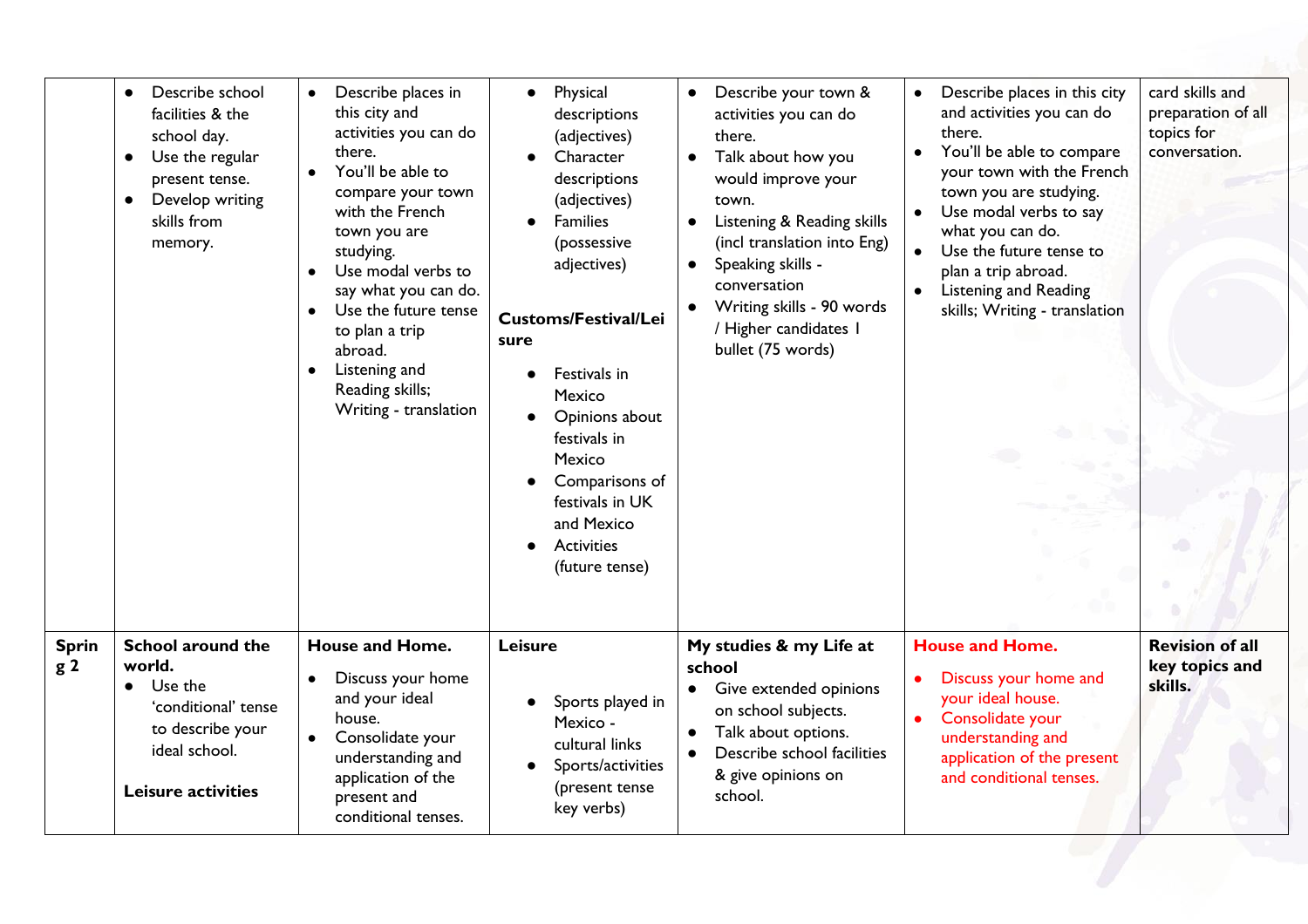| <b>Sum</b>          |                                                                                                                                                                                                                 |                                                                                                                                                                                                                                             |                                                                                                                                                                       |                                                                                                                                                                                                                                                                                                                                                                                                                                                                              |                                                                                                                                                                                                                                                                   |                                         |
|---------------------|-----------------------------------------------------------------------------------------------------------------------------------------------------------------------------------------------------------------|---------------------------------------------------------------------------------------------------------------------------------------------------------------------------------------------------------------------------------------------|-----------------------------------------------------------------------------------------------------------------------------------------------------------------------|------------------------------------------------------------------------------------------------------------------------------------------------------------------------------------------------------------------------------------------------------------------------------------------------------------------------------------------------------------------------------------------------------------------------------------------------------------------------------|-------------------------------------------------------------------------------------------------------------------------------------------------------------------------------------------------------------------------------------------------------------------|-----------------------------------------|
| mer I<br>$\bullet$  | Leisure time.<br>Form and use the<br>$\bullet$<br>'future' tense.<br>Use the regular<br>'past' tense.<br>Use more complex<br>connectives.<br>Develop listening &<br>reading skills &<br>writing from<br>memory. | <b>Food and Drink.</b><br>Give quality,<br>extended opinions<br>about food and<br>drink.<br>Learn transactional<br>language to order/<br>buy things.<br>Speaking skills - role<br>play.<br>Listening and<br>reading for key<br>information. | Leisure<br>Sports played in<br>Mexico -<br>cultural links<br>Sports/activities<br>(future tense<br>key verbs)<br>Sports/activities<br>(past tense<br>regular pattern) | Am I fit?<br>Talk about food & eating<br>out.<br>Describe eating habits.<br>$\bullet$<br>Give advice on a healthy<br>lifestyle.<br>Understand & give<br>opinions on smoking,<br>drugs & alcohol.<br>Talk about charities and<br>their work.<br>Discuss the environment<br>$\bullet$<br>and solutions for the<br>planet.<br>Listening & Reading skills<br>(incl translation into Eng)<br>Writing skills - 90 words<br>$\bullet$<br>/ Higher candidates I<br>bullet (75 words) | Theme I and theme 2<br>revision.<br><b>Topic: Revision</b><br>Listening and reading skills<br>focus.<br>Theme I - family and<br>relationships / Technology<br>/ Free time past & future<br>Theme 2 - Town / Ideal<br>house.<br>Speaking skills -<br>Conversation. | <b>External</b><br><b>Examinations.</b> |
| <b>Sum</b><br>mer 2 | <b>Cultural Unit.</b><br>French art and<br>artists - an<br>opportunity to                                                                                                                                       | The Fixer.<br>organising a tour for<br>your band                                                                                                                                                                                            | <b>Customs &amp; Festivals</b><br>Learn about<br>$\bullet$<br>customs & festivals                                                                                     | <b>Customs &amp; Festivals</b>                                                                                                                                                                                                                                                                                                                                                                                                                                               | Theme: All themes.<br><b>Topic: Revision</b><br>• Theme 2 - Holidays<br>present/ favourite/ past                                                                                                                                                                  |                                         |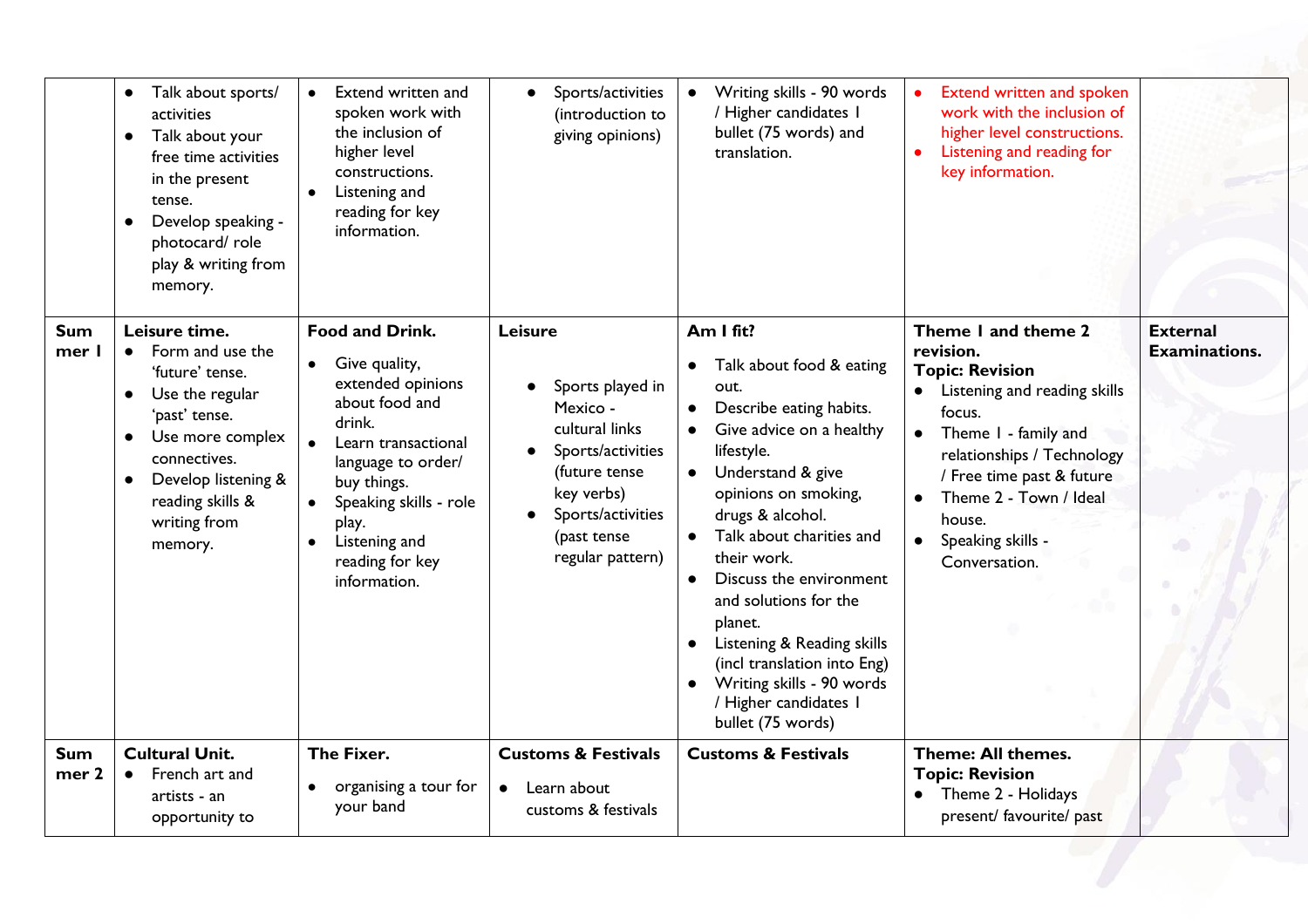| learn about<br>different styles of<br>art and<br>descriptions of<br>artists. You will<br>also be able to<br>reproduce famous<br>works in the style<br>of the original<br>artist.<br>La francophonie - a<br>study of French-<br>speaking countries<br>around the world<br>La mode - clothes,<br>and the highs and<br>lows of the fashion<br>industry. | present your band<br>to the organiser<br>present the location<br>of the event to the<br>band<br>organise found and<br>drink<br>organise<br>accommodation<br>organise a<br>sightseeing tour<br>organise<br>opportunities to buy<br>souvenirs. | in TL speaking<br>countries. | Learn about customs &<br>festivals in TL speaking<br>countries.<br>Speaking skills - role play<br>Conversation.<br>Writing skills - translation<br>/ 90 words / Higher<br>candidates I bullet (75<br>words) and translation. | Theme 3 - My studies /<br>future plans.<br>Theme 2 - Social Issues.<br>Theme 2 - Global issues.<br>Theme I - Customs and<br>Festivals.<br>Speaking skills -<br>Conversation.<br>Writing skills - 90/150<br>Words.<br>Listening & reading skills |
|------------------------------------------------------------------------------------------------------------------------------------------------------------------------------------------------------------------------------------------------------------------------------------------------------------------------------------------------------|----------------------------------------------------------------------------------------------------------------------------------------------------------------------------------------------------------------------------------------------|------------------------------|------------------------------------------------------------------------------------------------------------------------------------------------------------------------------------------------------------------------------|-------------------------------------------------------------------------------------------------------------------------------------------------------------------------------------------------------------------------------------------------|

|                 | ALTERNATIVE YEAR 9 SPANISH PATHWAY I (I HOUR PER WEEK) - STUDENTS WHO HAVE STUDIED SPANISH IN<br><b>YEAR 8</b>                                                                                                                                                                              |  |
|-----------------|---------------------------------------------------------------------------------------------------------------------------------------------------------------------------------------------------------------------------------------------------------------------------------------------|--|
| <b>AUTUMN I</b> | <b>Cultural Understanding of French/ German/Spanish Speaking Countries</b><br>learn and talk about environmental and social problems linked to the countries<br>Talk about aspects of life in the TL countries<br>Use a range of listening and reading skills<br>Festivals and celebrations |  |
|                 | The World of Work<br>understand job adverts                                                                                                                                                                                                                                                 |  |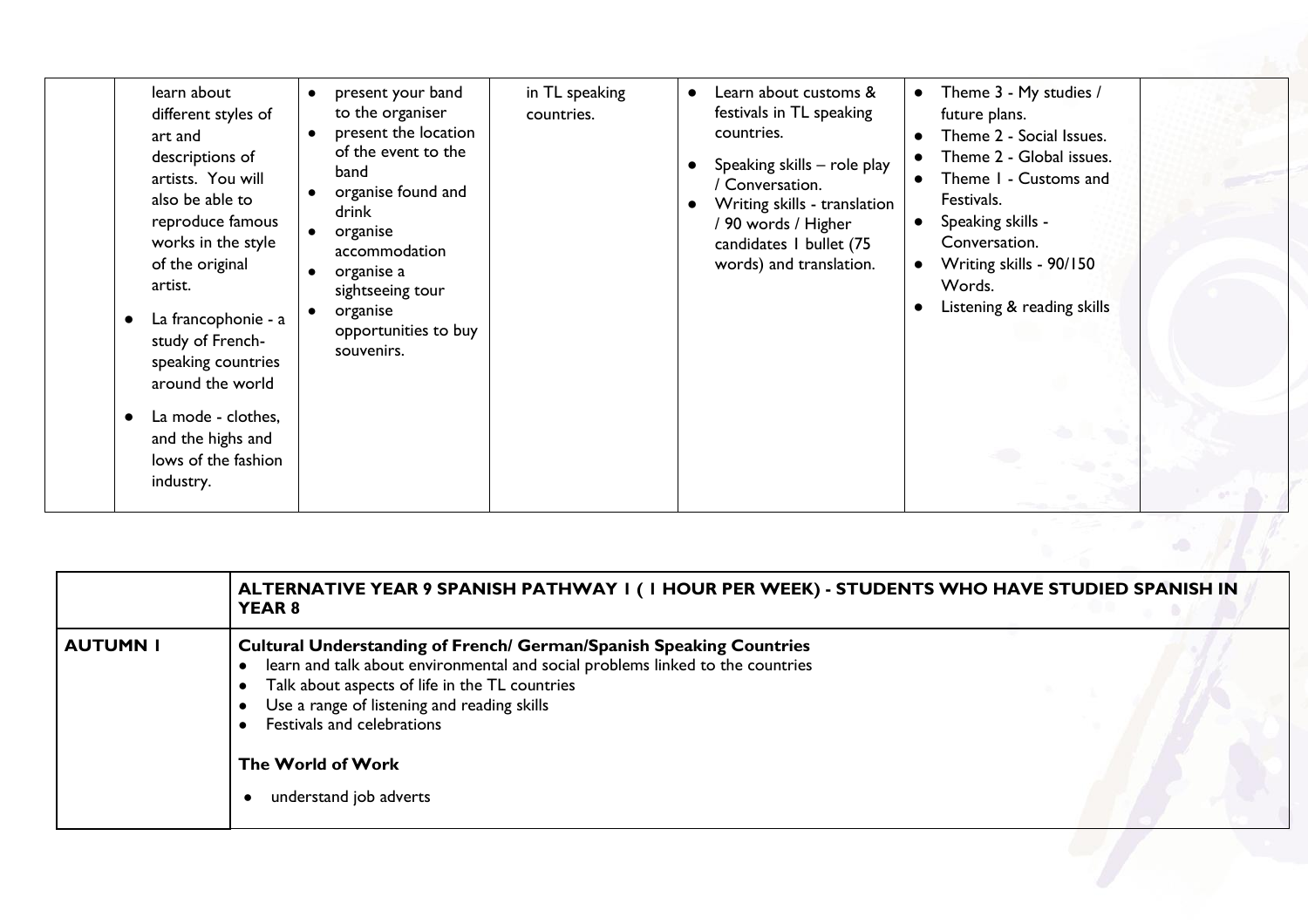| <b>AUTUMN 2</b> | The World of Work                                                                                                                                                                                                                                                                            |  |
|-----------------|----------------------------------------------------------------------------------------------------------------------------------------------------------------------------------------------------------------------------------------------------------------------------------------------|--|
|                 | • write a job application                                                                                                                                                                                                                                                                    |  |
|                 | prepare and conduct an interview<br>$\bullet$                                                                                                                                                                                                                                                |  |
|                 | use the future tense to talk about ambitions<br>$\bullet$                                                                                                                                                                                                                                    |  |
| <b>SPRING I</b> | <b>Environment</b><br>Describe environmental issues in the world and ih the local area<br>compare issues between the UK and TL countries<br>$\bullet$<br>plan an environmental campaign<br>$\bullet$<br>Speaking Skills - Photo Card<br>$\bullet$<br>Writing Skills - 150 words<br>$\bullet$ |  |
| <b>SPRING 2</b> | <b>Environment</b><br>• plan an environmental campaign                                                                                                                                                                                                                                       |  |
| <b>SUMMER I</b> | <b>Music &amp; TV</b><br>give opinions on music and performances<br>$\bullet$<br>revisit og phonics<br>$\bullet$<br>examples of TV shows from TL countries<br>revisit of comparison<br>$\bullet$<br>listening and reading skills<br>$\bullet$                                                |  |
| <b>SUMMER 2</b> | Film<br>short film project<br>$\bullet$<br>longer film project<br>$\bullet$<br>use of 3 tenses<br>$\bullet$                                                                                                                                                                                  |  |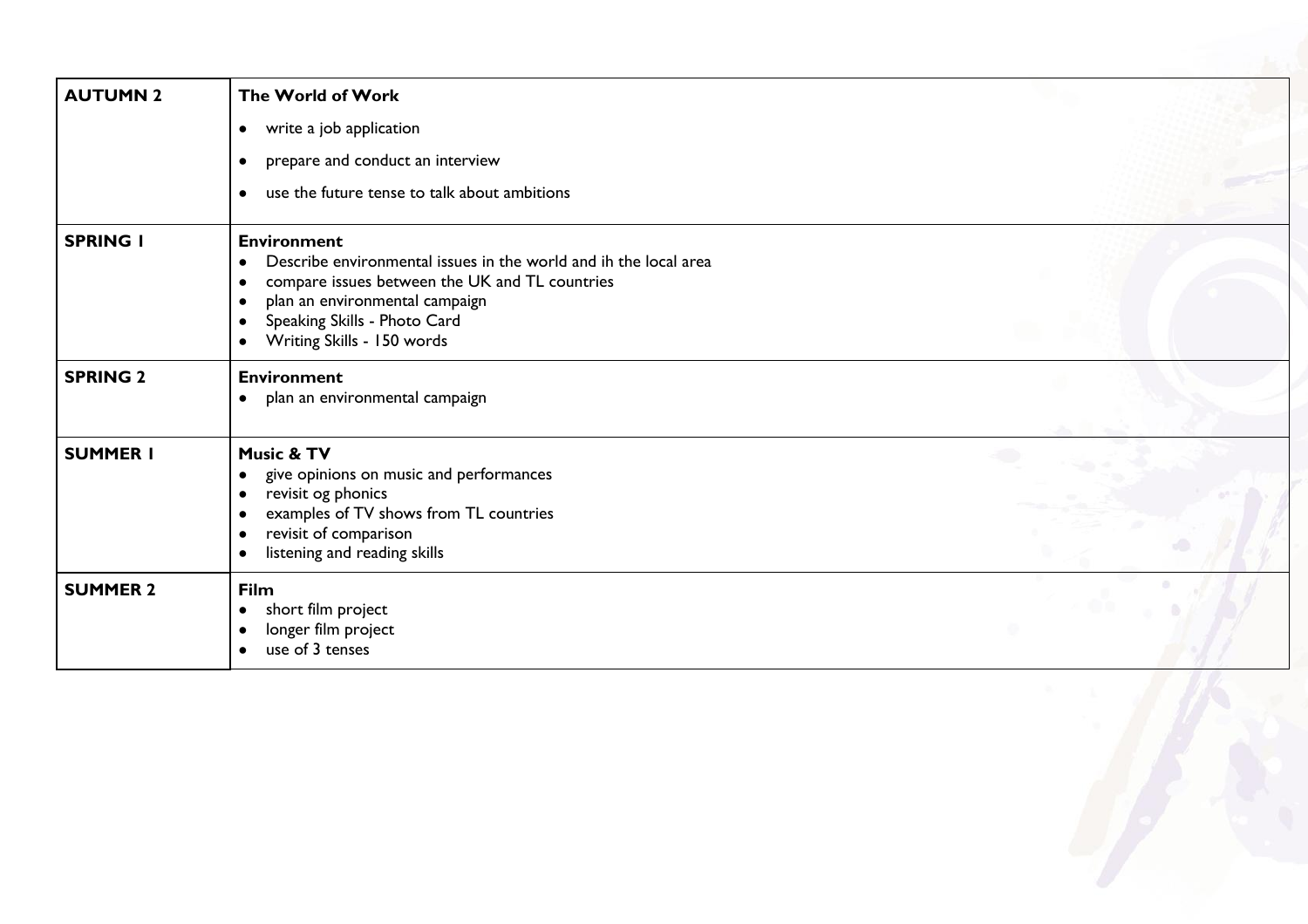|                 | ALTERNATIVE YEAR 9 SPANISH PATHWAY 2 (I HOUR PER WEEK) - STUDENTS WHO HAVE NOT STUDIED<br><b>SPANISH IN YEAR 8</b> |  |
|-----------------|--------------------------------------------------------------------------------------------------------------------|--|
| <b>AUTUMN I</b> | Introduction to the Hispanic world                                                                                 |  |
|                 | Cultural focus<br>$\bullet$                                                                                        |  |
|                 | Spanish phonics<br>$\bullet$                                                                                       |  |
|                 | Basics - Greeting/ numbers etc<br>$\bullet$                                                                        |  |
|                 | Food/eating out/project                                                                                            |  |
|                 | Traditional food and drink in Mexico<br>$\bullet$                                                                  |  |
|                 | Opinions<br>$\bullet$                                                                                              |  |
|                 | Buying food (transactional language)<br>$\bullet$                                                                  |  |
|                 | Cooking - following a recipe<br>$\bullet$                                                                          |  |
|                 | Eating out (transactional language)<br>$\bullet$                                                                   |  |
|                 | Día de los muerto                                                                                                  |  |
| <b>AUTUMN 2</b> | Mexico & Describe your town                                                                                        |  |
|                 | Descriptions of places (adjectives and connectives)<br>$\bullet$                                                   |  |
|                 | Comparisons (adjectives and comparatives)<br>$\bullet$                                                             |  |
|                 | Activities (key verbs)<br>$\bullet$                                                                                |  |
|                 | Christmas in Mexico                                                                                                |  |
| <b>SPRING I</b> | <b>Family &amp; Describing People</b>                                                                              |  |
|                 | Phonics<br>Introducing family members                                                                              |  |